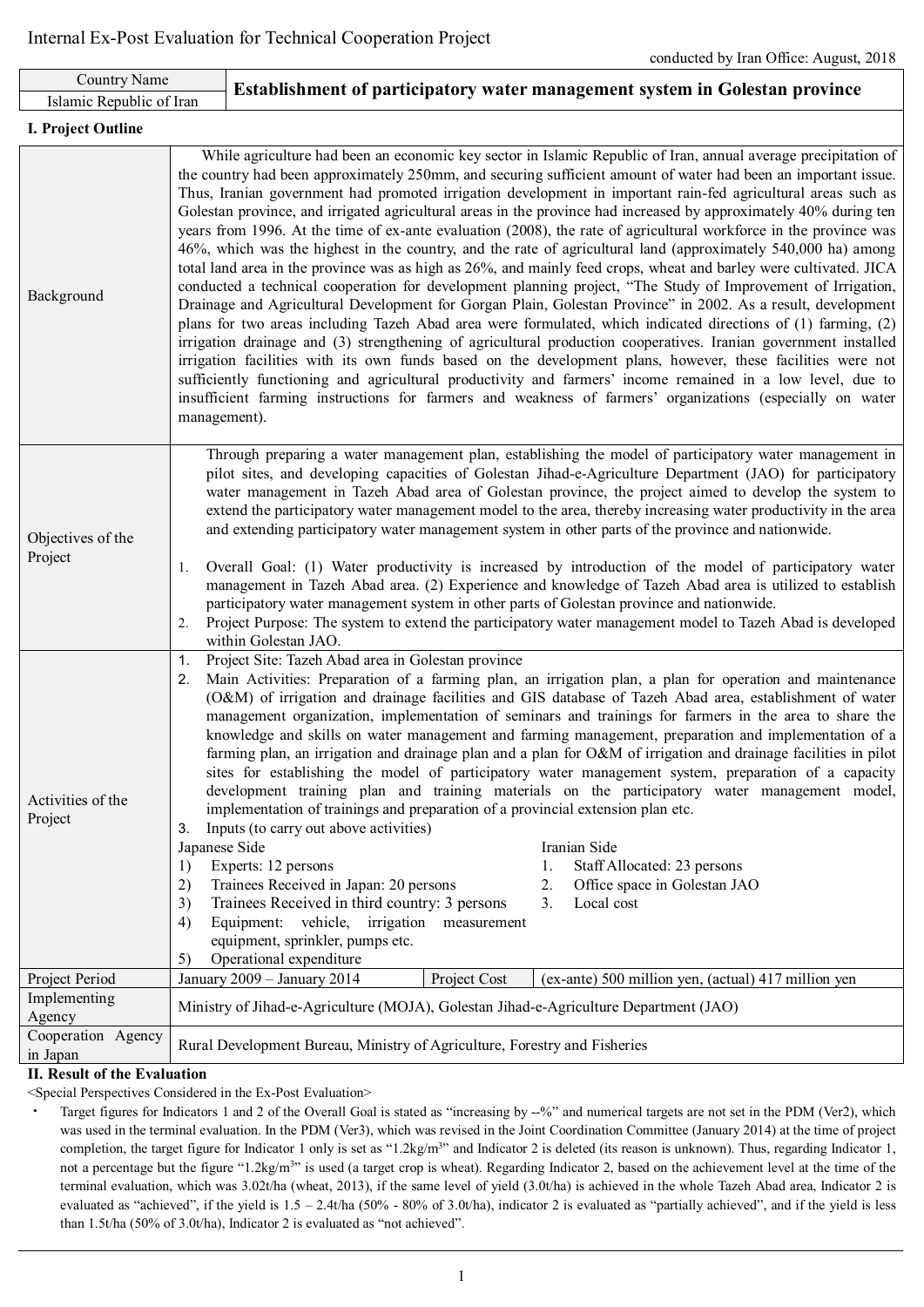#### 1 Relevance

<Consistency with the Development Policy of Iran at the Time of Ex-Ante Evaluation and Project Completion>

 The project was consistent with Iran's development policy on 'water management through participation of farmers' as set forth in the "the Fourth National Development Five Year Plan (2005-2010)" and "the Fifth National Development Five Year Plan (2010-2015)".

<Consistency with the Development Needs of Iran at the Time of Ex-Ante Evaluation and Project Completion>

 At the time of ex-ante evaluation, after the completion of JICA development study in 2002, the Iranian government was mainly installing irrigation facilities with its own funds, however, these facilities were not sufficiently functioning, due to insufficient farming instructions for farmers provided by officials of provincial agricultural department, weakness of farmers' organizations and lack of irrigation plan management and maintenance of canals etc. In addition, cropping plans and farming methods proposed in the development study were not adopted, there were some agricultural fields where salt damage occurred, and thus agricultural productivity in the region was low and farmers' income remained in a low level. At the time of project completion, Ministry of Jihad-e-Agriculture (MOJA) emphasized in its medium to long term policy promotion of participatory water management by farmers for relegating maintenance of irrigation facilities to agricultural cooperatives etc., and thus needs for the project were continuously confirmed. <Consistency with Japan's ODA Policy at the Time of Ex-Ante Evaluation>

At the time of ex-ante evaluation, "water resource management" was included in Japanese government's priority areas of assistance to

Iran<sup>1</sup>. Thus, the project was consistent with Japan's ODA policy.

<Evaluation Result>

In light of the above, the relevance of the project is high.

2 Effectiveness/Impact

<Status of Achievement for the Project Purpose at the time of Project Completion>

 The Project Purpose had been mostly achieved by project completion. The Provincial Extension Plan of the participatory water management model was formulated by the Provincial Extension Team, which was comprised of Golestan JAO divisions (Agriculture Extension and Coordination, Water, Soil, Technical and Engineering Affairs, Agronomy, Flora Production and Land Affairs divisions), Golestan Rural Cooperative Organization (RCO) and project members in Gonbad and Alia-bad prefectures in the province etc. In addition, aiming at extending the model nationwide, the provisional National Extension Team was established, which was comprised of MOJA departments (Water and Soil, Agronomy Department and Agriculture Trade and Industry Development Departments), MOJA affiliated organizations (Agriculture Research, Education and Extension Organization (AREEO) and Rural Cooperative Central Organization of Iran), the Ministry of Energy (MOE) and stakeholders of Golestan JAO, and the National Extension Plan was formulated (Indicator1). Establishment of a permanent unit in Golestan JAO for the purpose of extending the model within the province, which was called the unit for extending the participatory water management model, was being considered. At the time of project completion, the head of the unit was resident, budget for extension workers within the unit in the fiscal year of project completion was secured, and these workers were rotated to duty in the unit (Indicator 2). Water management trainings were conducted for 18 times in total for farmers and staffs of the water management unit established in the Peyvand Rural Production Cooperative (PRPC), which is a famers' organization in Tazeh Abad area, and a total of 195 people participated. Trainings on farming (agronomy) for farmers were conducted for 15 times in total, and a total of 186 people participated. Training on extension of the participatory water management model for staffs of Golestan JAO (Accala, Alia-bad and Gonbad prefectures) was also conducted, and a total of 15 staffs participated (Indicator 3).

<Continuation Status of Project Effects at the time of Ex-post Evaluation>

 Project effects have mostly sustained since project completion. Regarding Indicator 1, the Provincial Extension Plan stated above has been updated twice by the Provincial Extension Team and used in provincial extension activities and trainings by concerned personnel of Golestan JAO since project completion. The National Extension Plan has also been updated twice by the National Working Group of Sustainability and Dissemination of Participatory Water Management (hereinafter called "the National Working Group", see below for organization details), and used by MOJA and MOE for establishing models of irrigation development utilizing surface water and ground water in the country since project completion. Regarding Indicator 2, the unit for extending the participatory water management model mentioned above has been operational as Golestan Participatory Water Management Office (GPWMO), and in charge of extension of the participatory water management model in the province, coordination with each relevant organization for the extension and assistance in selecting model extension areas etc. since project completion. At the time of ex-post evaluation, one head and one technician are resident in the office; however, sufficient number of staff is not assigned due to lack of budget<sup>2</sup>, and thus, in addition to part-time technicians who support operation of GPWMO, experts from Golestan JAO divisions (Agriculture Extension and Coordination, Water, Soil and Technical and Engineering Affairs, Agronomy, Flora Production and Land Affairs) also provide technical assistance. At the time of ex-post evaluation, an approval of establishment of official Participatory Water Management Department (PWMD) was requested to MOJA, and expected to be approved by the end of fiscal year 2018. According to GPWMO, the office will be upgraded to PWMD as soon as its establishment is approved, and then necessary budget will be allocated and new hiring of permanent staff will become possible. Moreover, the Provincial Extension Team mentioned above has also been operational (the team is in charge of planning on extension of the participatory water management model in the province, and GPWMO is in charge of its implementation), and the team has nine to ten members in total from divisions of Golestan JAO (Agriculture Extension and Coordination, Water, Soil and Technical and Engineering Affairs, Agronomy, Flora Production and Land Affairs), the Director of Golestan JAO, the representative of PRPC and Golestan Regional Water Authority etc., and budget for its activities is allocated by Golestan JAO at the time of ex-post evaluation. According to the team, the number of members and budget amount are sufficient for its activities. The National Extension Team mentioned above is operational as the National Working Group at the time of ex-post evaluation, which is comprised of MOJA departments (Water and Soil and Agronomy Departments)), AREEO, RCO, Iran Water Resource Management Company, MOE (Operation and Protection Bureau of Water and

 $\overline{a}$ 

<sup>&</sup>lt;sup>1</sup> Source: ODA Country Data Book (2008)<sup>2</sup> The amount of budget allocation to GPW

<sup>2</sup> The amount of budget allocation to GPWMO was 850 million Rial in 2014, 420 million Rial in 2015 and 10 billion Rial in 2016. While the budget in 2014 and 2015 was allocated by Golestan JAO, the budget was determined to be allocated by MOE according to discussions between MOJA and MOE, and as a result, the budget in 2016 was allocated by Golestan Regional Water Authority, which is under MOE, as necessary budget for introducing participatory water management in a new activity area (Zarringol-Ghare). While the budget amount in 2016 was sufficient to conduct GPWMO's activities, it is not a permanent budget allocation, and thus early approval of PWMD by MOJA is desired.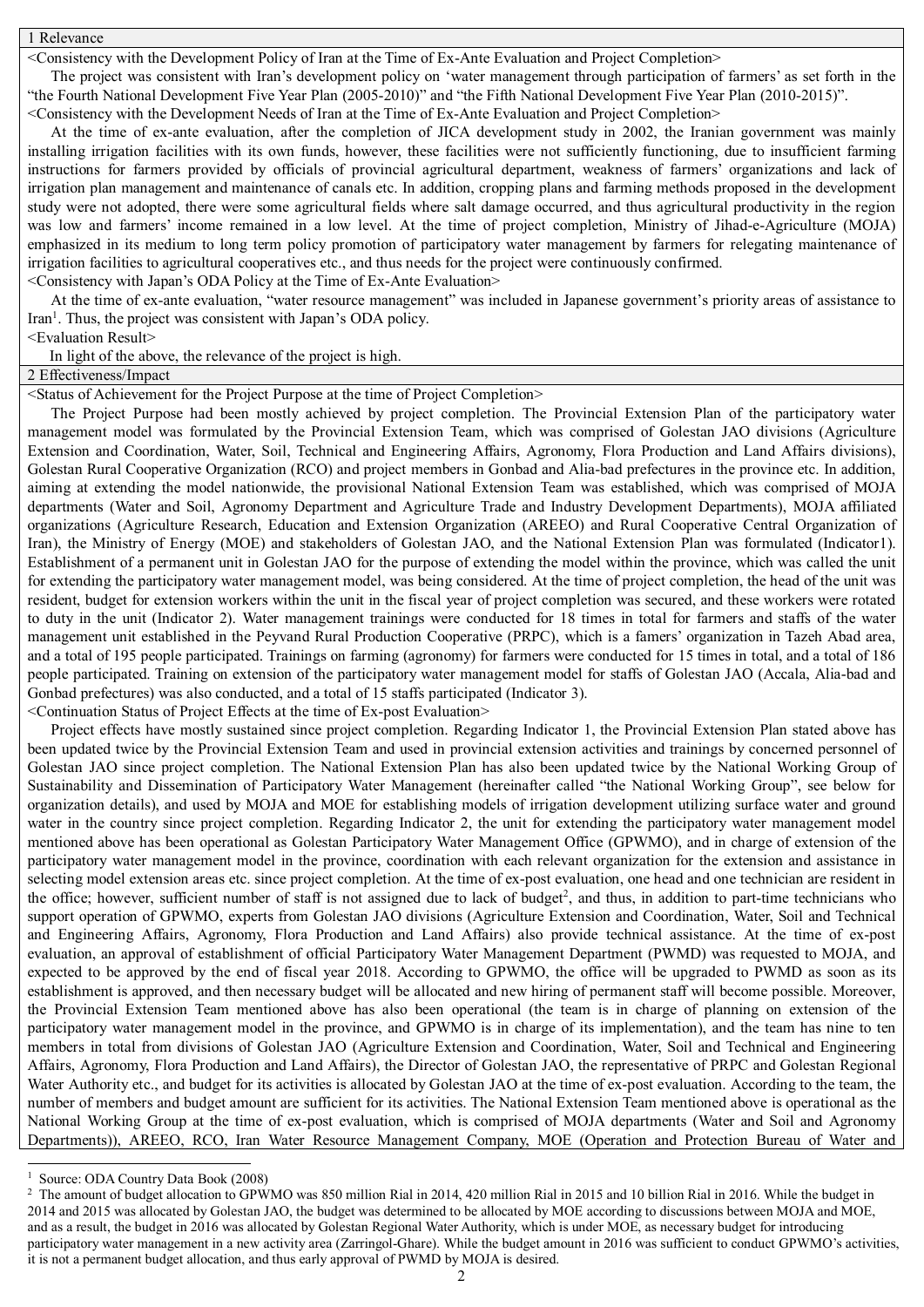Wastewater) and Golestan JAO, and in charge of updating the National Extension Plan of the participatory water management model, formulating the national guideline, conducting surveys on irrigation conditions and potential extension sites and selecting extension areas etc. According to the group, it has eight to nine members at the time of ex-post evaluation, which is sufficient to undertake above tasks, and while the group does not have its independent budget, necessary budget is allocated for each activity from MOJA and MOE. Regarding Indicator 3, trainings on participatory water management and meta facilitation have been conducted for eleven times in total during 2015 and 2016 for working-level staffs in governmental organizations in Golestan province and other provinces (Khorasan Razavi province and Khuzestan province etc.) since project completion, and 252 people in total participated. Trainings on farming and water saving irrigation have also been conducted for 26 times in total for the water management unit in PRPC and farmers etc., and 675 people in total participated. "The Technical Guideline for Participatory Water Management Model", which was prepared under the project, is utilized in these trainings.

<Status of Achievement for Overall Goal at the time of Ex-post Evaluation>

The Overall Goal has been achieved by the time of ex-post evaluation. Water productivity<sup>3</sup> for planting wheat in the whole Tazeh Abad area has achieved the target figure since project completion, except for 2015 when a lot of irrigation water was required due to salt damage, as shown in the table below (Indicator 1). Land productivity (average yield) for planting wheat in the area has mostly achieved the target since project completion (Indicator 2). Moreover, the number of irrigation canals maintained by farmers (participatory water management) in the country has increased since project completion as shown in the table below (Indicator 3). The number of water users associations formulated reflecting the experience in Tazeh Abad area (water users associations formulated for participatory water management) in the country has also increased, and there are five associations in Golestan province, 32 associations in Khuzestan province, 29 associations in Khorasan province, one association in East Azerbaijan province and one association in Ardabil province at the time of ex-post evaluation (Indicator 4). The number of irrigation plots where water management is conducted utilizing Tazeh Abad experience (irrigation plots where participatory water management has been adopted) in the country has also increased, and there are two plots in Golestan province, three plots in Khorasan province, more than one plot (the actual number is unknown) in East Azerbaijan province and one plot in Ardabil province at the time of ex-post evaluation (Indicator 5). Such increase has been derived from the fact that effective use of water is regarded an important issue at both national and regional levels due to a shortage of water in the country, GPWMO has introduced efforts of this project to other provinces, and trainings on the participatory water management model have been conducted in other provinces etc.

<Other Impacts at the time of Ex-post Evaluation>

 $\overline{a}$ 

 No negative impact on natural and social environment has occurred under the project. As other impact, in Tazeh Abad area, while land productivity (average yield) for planting barley was 2,200kg/ha in 2010 and 2,110kg/ha in 2013 during project implementation, it increased to 3,200kg/ha in 2015 and 3,300kg/ha in 2016 after project completion. According to Golestan JAO, participatory water management plan and improved farming system etc. introduced under the project are considered to have contributed to the increase. <Evaluation Result>

In light of the above, through the project, the Project Purpose had been achieved by project completion, project effects have mostly sustained at the time of ex-post evaluation, and the Overall Goal has been achieved. Therefore, the effectiveness/impact of the project is high.

| Aim                      | Indicators                                   | Results                                                                                       |  |  |  |  |  |
|--------------------------|----------------------------------------------|-----------------------------------------------------------------------------------------------|--|--|--|--|--|
| (Project Purpose)        |                                              | 1. Establishing the action plan for extending Status of the Achievement: achieved (continued) |  |  |  |  |  |
| The system to extend the | participatory water management by            | (Project Completion) The Provincial Extension Plan of the participatory                       |  |  |  |  |  |
| participatory water      | Golestan JAO                                 | water management model was formulated by the Provincial Extension Team                        |  |  |  |  |  |
| management model to      |                                              | by the time of project completion. Aiming at extending the model                              |  |  |  |  |  |
| Tazeh Abad is developed  |                                              | nationwide, the National Extension Plan was also formulated.                                  |  |  |  |  |  |
| within Golestan JAO.     |                                              | (Ex-post Evaluation) Both the Provincial Extension Plan and the National                      |  |  |  |  |  |
|                          |                                              | Extension Plan have been updated and utilized since project completion.                       |  |  |  |  |  |
|                          | 2. Allocation of necessary budget and        | Status of the Achievement: mostly achieved (mostly continued)                                 |  |  |  |  |  |
|                          | allocating appropriate personals in Golestan | (Project Completion) Establishment of the unit for extending the                              |  |  |  |  |  |
|                          | <b>JAO</b>                                   | participatory water management model within Golestan JAO was being                            |  |  |  |  |  |
|                          |                                              | considered, the head of the unit was resident, budget for extension workers                   |  |  |  |  |  |
|                          |                                              | within the unit in the fiscal year of project completion was secured, and these               |  |  |  |  |  |
|                          |                                              | workers were rotated to duty in the unit.                                                     |  |  |  |  |  |
|                          |                                              | (Ex-post Evaluation) The unit stated above has been operational as GPWMO                      |  |  |  |  |  |
|                          |                                              | and is waiting for approval to be upgraded to PWMD. As soon as it is                          |  |  |  |  |  |
|                          |                                              | approved, necessary budget will be allocated and new hiring of permanent                      |  |  |  |  |  |
|                          |                                              | staff will become possible. The Provincial Extension Team and the National                    |  |  |  |  |  |
|                          |                                              | Extension Team established during project implementation have also been                       |  |  |  |  |  |
|                          |                                              | operational and necessary budget and staff have been allocated.                               |  |  |  |  |  |
|                          | 3. Number of trained members of Peyvand      | Status of the Achievement: mostly achieved (continued)                                        |  |  |  |  |  |
|                          | RPC and staffs of Golestan JAO for the       | (Project Completion) A total of 195 people participated in water management                   |  |  |  |  |  |
|                          | Participatory Water Management               | trainings conducted for farmers and staffs of the water management unit                       |  |  |  |  |  |
|                          |                                              | established in PRPC. A total of 186 people participated in trainings on                       |  |  |  |  |  |
|                          |                                              | farming conducted for farmers. A total of 15 staffs participated in training on               |  |  |  |  |  |
|                          |                                              | extension of the participatory water management model conducted for staffs                    |  |  |  |  |  |
|                          |                                              | of Golestan JAO.                                                                              |  |  |  |  |  |

Achievement of Project Purpose and Overall Goal

<sup>&</sup>lt;sup>3</sup> Water productivity = yield per unit of land in farm fields (t/ha) / (effective rainfall (m<sup>3</sup>/ha) + irrigation water (m<sup>3</sup>/ha))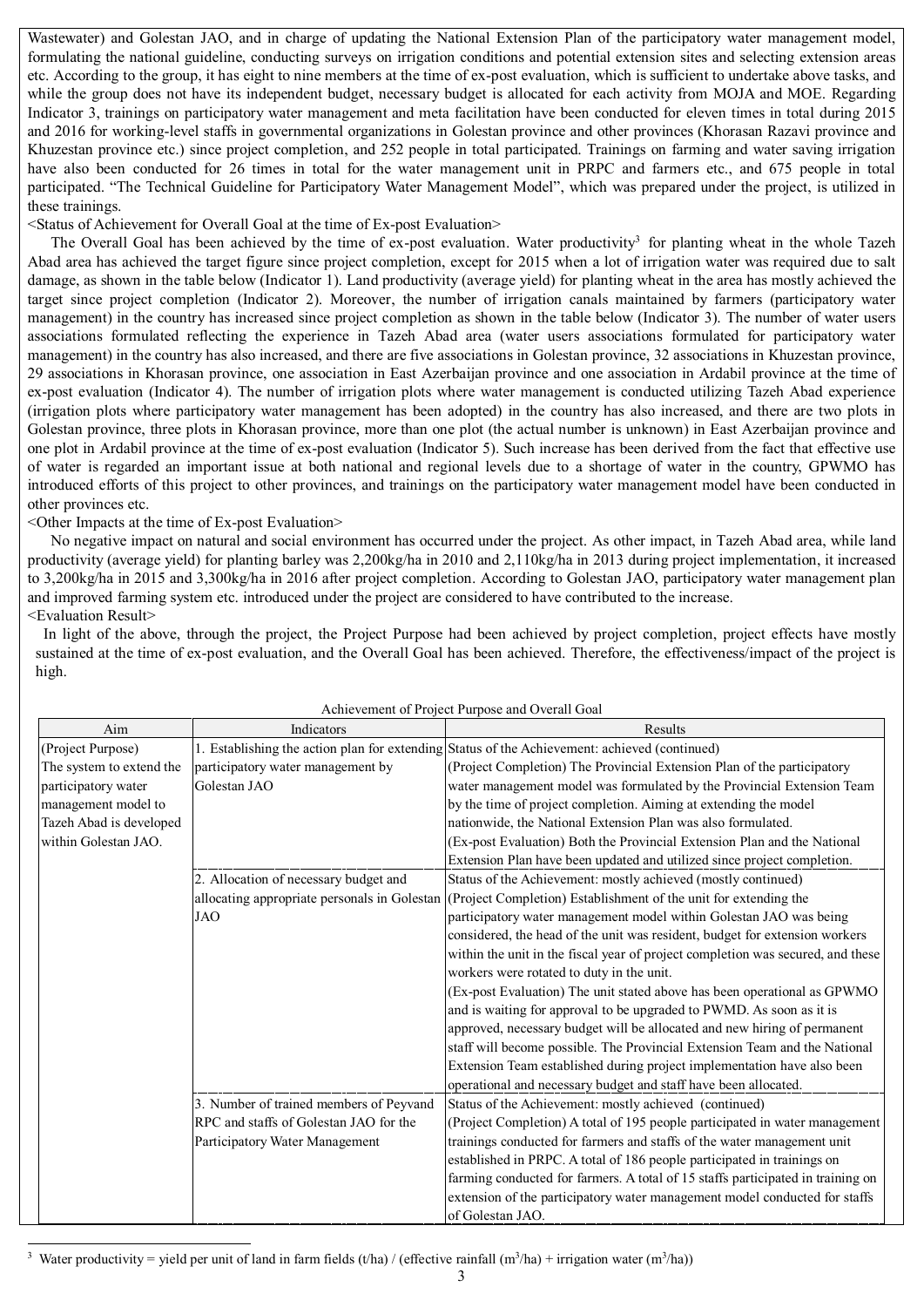|                               | (Ex-post Evaluation) A total of 252 people participated in trainings on<br>participatory water management and meta facilitation conducted for |                                                                                                                                                       |                                                                             |     |                              |                  |                      |                                     |  |  |
|-------------------------------|-----------------------------------------------------------------------------------------------------------------------------------------------|-------------------------------------------------------------------------------------------------------------------------------------------------------|-----------------------------------------------------------------------------|-----|------------------------------|------------------|----------------------|-------------------------------------|--|--|
|                               |                                                                                                                                               | working-level staffs in governmental organizations in Golestan province and                                                                           |                                                                             |     |                              |                  |                      |                                     |  |  |
|                               | other provinces since project completion. 675 people in total participated in                                                                 |                                                                                                                                                       |                                                                             |     |                              |                  |                      |                                     |  |  |
|                               |                                                                                                                                               |                                                                                                                                                       |                                                                             |     |                              |                  |                      |                                     |  |  |
|                               |                                                                                                                                               | trainings on farming and water saving irrigation conducted for the water<br>management unit in PRPC and farmers etc.                                  |                                                                             |     |                              |                  |                      |                                     |  |  |
| (Overall Goal)                | 1. Increasing Water Productivity by -- % in                                                                                                   |                                                                                                                                                       |                                                                             |     |                              |                  |                      |                                     |  |  |
| (1) Water productivity is     |                                                                                                                                               | (Ex-post Evaluation) achieved<br>Water productivity for planting wheat in the whole Tazeh Abad area since                                             |                                                                             |     |                              |                  |                      |                                     |  |  |
| increased by introduction     | Tazeh Abad area<br>project completion is as below. It has achieved the target except for 2015.<br>(Increasing to $1.2 \text{kg/m}^3$ )        |                                                                                                                                                       |                                                                             |     |                              |                  |                      |                                     |  |  |
| of the model of               |                                                                                                                                               | [Average Yield of Wheat and Water Productivity]                                                                                                       |                                                                             |     |                              |                  |                      |                                     |  |  |
| participatory water           |                                                                                                                                               |                                                                                                                                                       | Average yield                                                               |     | Irrigation water             | Effective        |                      | Water<br>productivity<br>$(kg/m^3)$ |  |  |
|                               |                                                                                                                                               |                                                                                                                                                       | of<br>wheat                                                                 |     | per 1ha (m <sup>3</sup> /ha) | rainfall         |                      |                                     |  |  |
| management in Tazeh           |                                                                                                                                               |                                                                                                                                                       | $(kg/ha)$ (1)                                                               | (2) |                              | $(m^3/ha)$ (3)   |                      |                                     |  |  |
| Abad area.                    |                                                                                                                                               |                                                                                                                                                       |                                                                             |     |                              |                  |                      | $(1)/(2)+(3)$                       |  |  |
|                               |                                                                                                                                               | 2014                                                                                                                                                  | 2,450                                                                       |     | 1,401                        |                  | 495                  | 1.29                                |  |  |
|                               |                                                                                                                                               | 2015                                                                                                                                                  | 2,480                                                                       |     | 2,434                        |                  | 502<br>0.84          |                                     |  |  |
|                               |                                                                                                                                               | 2016                                                                                                                                                  | 3,900                                                                       |     | 1,955                        | 1,065            |                      | 1.29                                |  |  |
|                               | 2. Increasing land productivity of                                                                                                            | (Ex-post Evaluation) mostly achieved                                                                                                                  |                                                                             |     |                              |                  |                      |                                     |  |  |
|                               | representative farms by -- % in Tazeh Abad                                                                                                    |                                                                                                                                                       | As shown in (1) in the table above, land productivity for planting wheat in |     |                              |                  |                      |                                     |  |  |
|                               | area                                                                                                                                          | the whole Tazeh Abad area has mostly achieved the target since project                                                                                |                                                                             |     |                              |                  |                      |                                     |  |  |
|                               | (Achieving a yield of 3,000kg/ha)                                                                                                             | completion.                                                                                                                                           |                                                                             |     |                              |                  |                      |                                     |  |  |
| (2) Experience and            | 3. Increasing number of irrigation canals                                                                                                     | (Ex-post Evaluation) achieved                                                                                                                         |                                                                             |     |                              |                  |                      |                                     |  |  |
| knowledge of Tazeh Abad       | which maintained by farmers                                                                                                                   | The number of irrigation canals maintained by farmers (participatory water                                                                            |                                                                             |     |                              |                  |                      |                                     |  |  |
| area is utilized to establish |                                                                                                                                               | management) in the country is as below.                                                                                                               |                                                                             |     |                              |                  |                      |                                     |  |  |
| participatory water           |                                                                                                                                               |                                                                                                                                                       | [Number of Irrigation Canals Maintained by Farmers]                         |     |                              |                  |                      |                                     |  |  |
| management system in          |                                                                                                                                               |                                                                                                                                                       |                                                                             |     |                              | Number of main   |                      | Number of secondary                 |  |  |
| other parts of Golestan       |                                                                                                                                               |                                                                                                                                                       |                                                                             |     | canals maintained by         |                  | canals maintained by |                                     |  |  |
| province and nationwide.      |                                                                                                                                               | Province                                                                                                                                              | Area                                                                        |     |                              | farmers          | farmers              |                                     |  |  |
|                               |                                                                                                                                               |                                                                                                                                                       |                                                                             |     | During                       | Ex-post          | During               | Ex-post                             |  |  |
|                               |                                                                                                                                               |                                                                                                                                                       |                                                                             |     | project                      | evaluation       | project              | evaluation                          |  |  |
|                               |                                                                                                                                               | Golestan                                                                                                                                              | Tazeh Abad                                                                  |     | $\mathfrak{Z}$               | 3                | 36                   | 37                                  |  |  |
|                               |                                                                                                                                               | Golestan                                                                                                                                              | Sari Bakhsh                                                                 |     | $\overline{0}$               | $\overline{c}$   | $\boldsymbol{0}$     | 12                                  |  |  |
|                               |                                                                                                                                               | Khuzestan                                                                                                                                             | Behbahan                                                                    |     | $\boldsymbol{0}$             | $\boldsymbol{0}$ | $\bf{0}$             | 30                                  |  |  |
|                               | (Ex-post Evaluation) achieved<br>4. Number of Water User Association which                                                                    |                                                                                                                                                       |                                                                             |     |                              |                  |                      |                                     |  |  |
|                               | The number of water users associations formulated reflecting the experience<br>are formulated reflecting for utilization of                   |                                                                                                                                                       |                                                                             |     |                              |                  |                      |                                     |  |  |
|                               | Tazeh Abad experience                                                                                                                         | in Tazeh Abad area has increased, and there are five associations in Golestan<br>province, 32 associations in Khuzestan province, 29 associations in  |                                                                             |     |                              |                  |                      |                                     |  |  |
|                               |                                                                                                                                               | Khorasan province, one association in East Azerbaijan province and one                                                                                |                                                                             |     |                              |                  |                      |                                     |  |  |
|                               |                                                                                                                                               | association in Ardabil province.                                                                                                                      |                                                                             |     |                              |                  |                      |                                     |  |  |
|                               | 5. Increase in number of irrigation plots                                                                                                     | (Ex-post Evaluation) achieved                                                                                                                         |                                                                             |     |                              |                  |                      |                                     |  |  |
|                               | where utilize Tazeh Abad experience                                                                                                           | The number of irrigation plots where water management is conducted                                                                                    |                                                                             |     |                              |                  |                      |                                     |  |  |
|                               |                                                                                                                                               | utilizing Tazeh Abad experience has increased, and there are two plots in                                                                             |                                                                             |     |                              |                  |                      |                                     |  |  |
|                               |                                                                                                                                               | Golestan province, three plots in Khorasan province, more than one plot (the<br>actual number is unknown) in East Azerbaijan province and one plot in |                                                                             |     |                              |                  |                      |                                     |  |  |
|                               |                                                                                                                                               |                                                                                                                                                       |                                                                             |     |                              |                  |                      |                                     |  |  |
|                               |                                                                                                                                               | Ardabil province.                                                                                                                                     |                                                                             |     |                              |                  |                      |                                     |  |  |

3 Efficiency

Both project cost and project period were within the plan (the ratio against the plan: 83% and 100%, respectively). Therefore the efficiency of the project is high.

4 Sustainability <Policy Aspect>

 Reinforcing water saving irrigation, efficient water use and increasing the number of water users' associations etc. are continuously targeted in "the Sixth National Development Five Year Plan (2016-2020)", which is effective at the time of ex-post evaluation. <Institutional Aspect>

 As stated above, sufficient number of staff is not assigned in GPWMO due to lack of budget at the time of ex-post evaluation, and if current staffs leave the office, it might seriously affect sustainability of the project effects. However, as soon as establishment of PWMD is approved by MOJA, necessary budget will be allocated and new hiring of permanent staff will become possible. Moreover, the Provincial Extension Team and the National Working Group have also been operational, and sufficient number of staff is assigned. In PRPC, there are five executive members, five administrative board members, 37 water user group leaders, one officer and two service staff, and according to PRPC, these are sufficient numbers for their current scale of activities.

<Technical Aspect>

 Many project counterparts (C/Ps) still work in Water and Soil, Agronomy, Performance Evaluation and Accountability divisions of Golestan JAO, RCO and some prefecture offices etc., and coordinate with GPWMO appropriately. Regarding the technical level of GPWMO, as stated above, in addition to the head and the technician who are resident, GPWMO has technical support from part-time technicians (most technicians have obtained a bachelor's degree and a master's degree, and have work experience of over 20 years) and other divisions of Golestan JAO, and thus there is no major problem. As soon as establishment of PWMD is approved by MOJA, necessary budget will be allocated and new hiring of permanent staff who have appropriate level of technical skills will become possible. Regarding